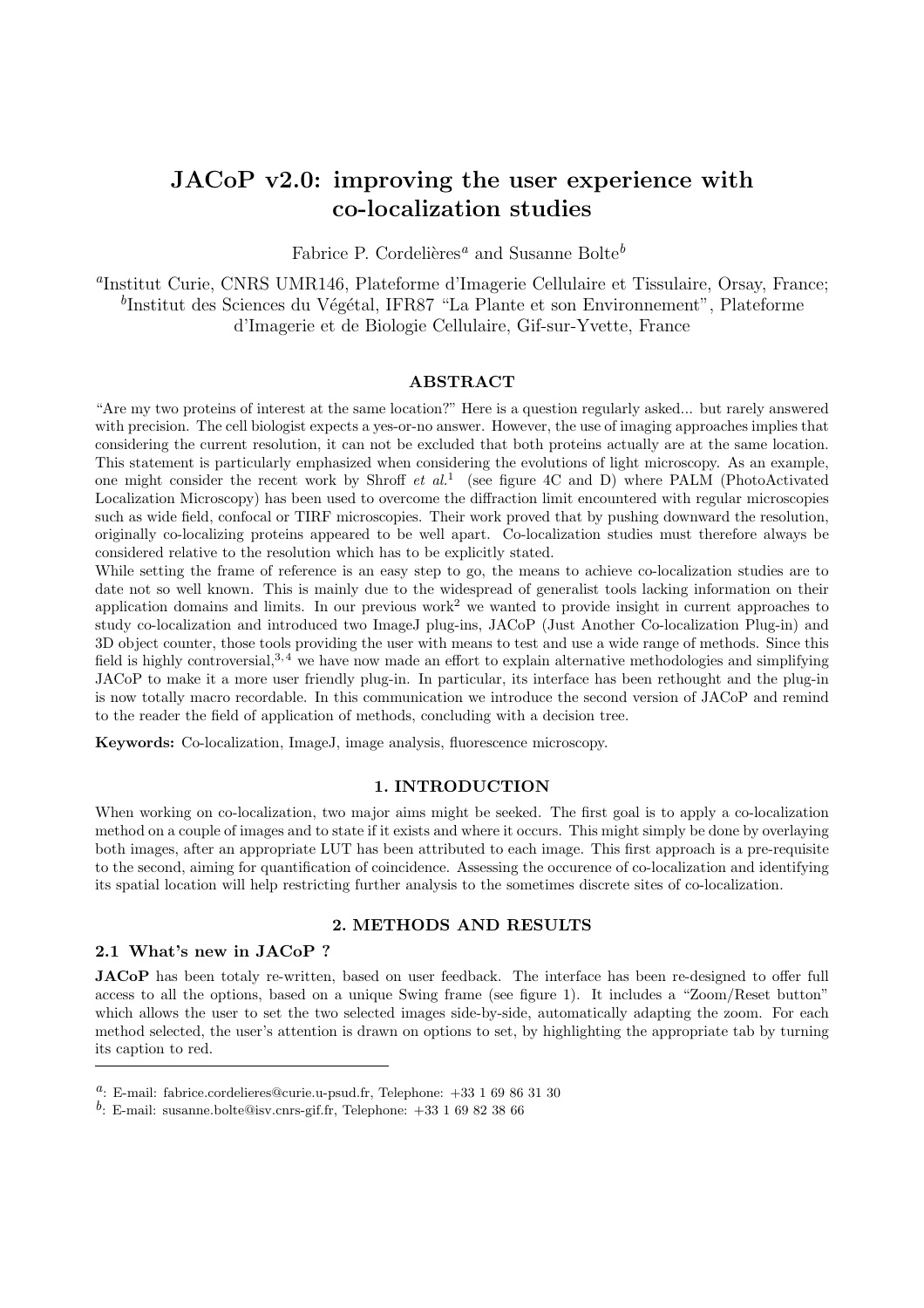

Figure 1. Interface and options tabs of **JACoP**.

### **2.2 Cytofluorogram and Pearson's coefficient**

The most widely available method for co-localization estimation relies on plotting the **cytofluorogram**. In this representation, the intensities of channel A and B  $(A_i$  and  $B_i$  respectively, a and b being the channel's mean intensities) serve as coordinates for a dot on the graph. When a unique stoichiometry of association exists between the two proteins of interest, the dot cloud takes the shape of a line. The slope of the median line is related to the stoichiometry as well as characteristic parameters of the chromophores used for detection. Therefore, it can not strictly account for the ratio of association but might be used for comparison purposes between samples processed at the same time and in an identical fashion. The spread of the dot cloud relative to the median line might be estimated by the correlation coefficient, also called **Pearson's coefficient (PC)**. 5

Pearson's coefficient: 
$$
r_p = \frac{\sum_i (A_i - a) \times (B_i - b)}{\sqrt{\sum_i (A_i - a)^2 \times \sum_i (B_i - b)^2}}
$$
(1)

It must be emphasized that Pearson's coefficient is not a true quantification of co-localization but rather an estimate of the association strength between the two proteins considered. It varies from -1 to 1, -1 stating for inverse correlation (generally exclusion), 0 the absence of correlation and 1 a full correlation only achieved in biology when considering twice the same image. The difficulty generally begins when trying to set an absolute threshold between those three values. The question lies in mid-range values for which an absolute statement is hard to make. The workaround would be to have several experimental situations between which a comparison might be done. For instance, being able to increase/decrease the degree of association between the two proteins of interest would help setting the threshold. When only one experimental situation is available, other methods based on the Pearson's coefficient might be used (such as Costes' randomization). Three major pitfalls might arise when working with Pearson's coefficient:

- 1. the stoechiometry of association is not unique: if possible, the workaround will be to restrict the analysis to a ROI of unique association rate;
- 2. poor signal to noise ratio: working on either or both, the sample preparation and image acquisition. Alternatively, methods have recently been proposed to try to isolate and/or take into account the noise compound from the image;<sup>6</sup>
- 3. bleedthrough from one channel to another or background: if not compromising too much the signal, both might be estimated and the coefficient calculated after use of an offset or threshold.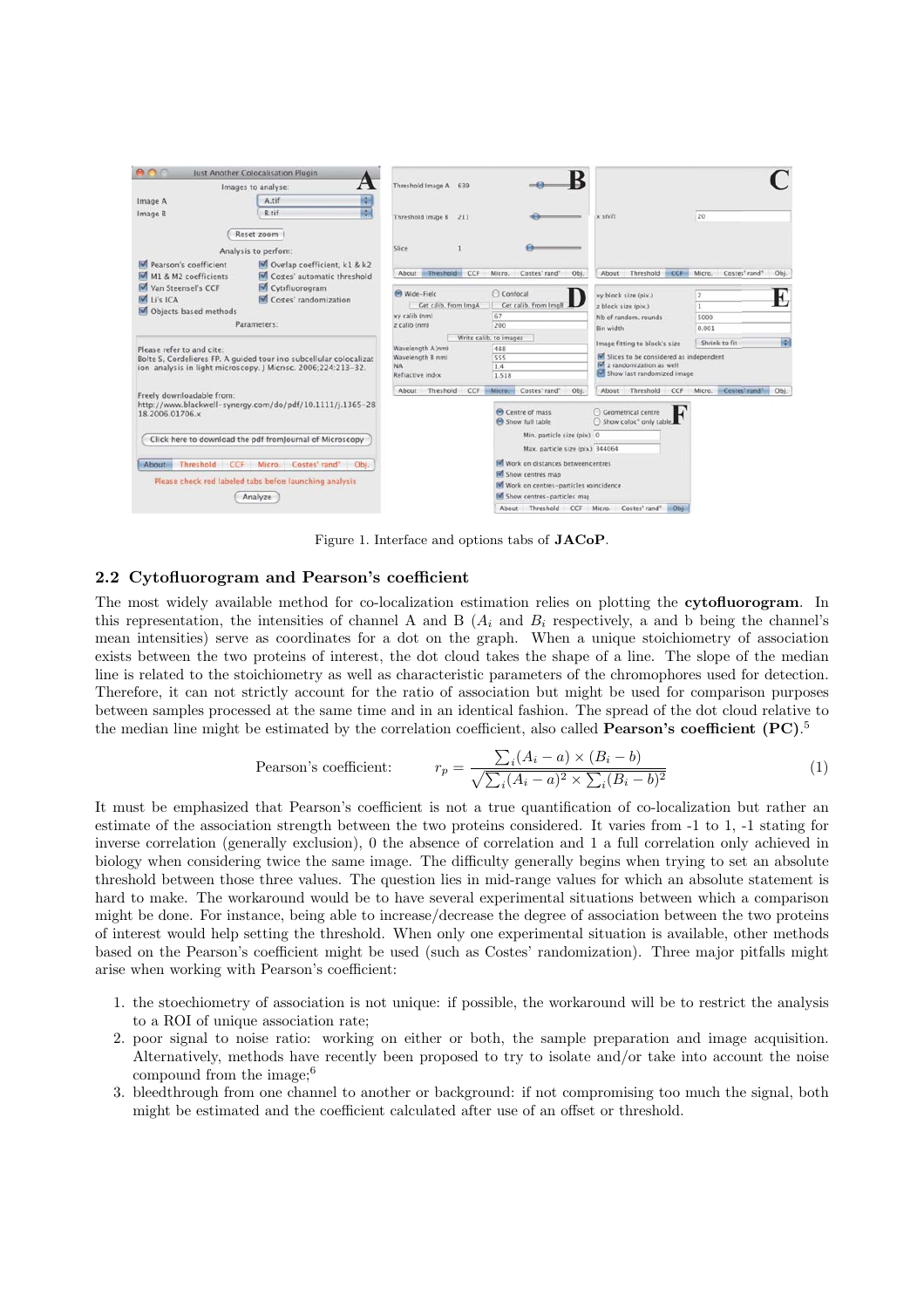A variation of Pearson's coefficient, the **overlap coefficient**, <sup>7</sup> might also be used. It is calculated by taking out average values from expression 1:

Overlap coefficient: 
$$
r = \frac{\sum_{i} A_{i} \times B_{i}}{\sqrt{\sum_{i} A_{i}^{2} \times \sum_{i} B_{i}^{2}}}
$$
 (2)

As a result, the coefficient is always positive or null, ranging from 0 to 1, corresponding to no and full colocalization, respectively. The numerator has an important influence on the coefficient as each added product is equal to zero when one of the pixel value is background (i.e. equals to zero). As a consequence, this coefficient suffers from the same pitfalls as the Pearson's coefficient, especially when one or both images are corrupted by noise or background, giving raise to a non zero product. The same applies when comparing images with a discrete co-localisation. In this case, some particles might not have a counterpart in the other channel, letting the coefficient drop to zero. The overlap coefficient might therefore only be used in case the number of particles is equivalent between channels. When having a closer look at the way it is built, one might find the overlap coefficient being composed of two parts, the first depending on the amount of co-localised pixels intensities relative to the integrated squared intensities of channel A, the second being relative to the one of channel B. This way, the squared overlap coefficient could be expressed as a product of two new coefficients,  $k_1$  and  $k_2$ :

$$
r^{2} = k_{1} \times k_{2} \qquad \text{with} \qquad k_{1} = \frac{\sum_{i} A_{i} \times B_{i}}{\sum_{i} A_{i}^{2}} \qquad \text{and} \qquad k_{2} = \frac{\sum_{i} A_{i} \times B_{i}}{\sum_{i} B_{i}^{2}} \qquad (3)
$$

In case of perfect co-localization, meaning for each i  $A_i = \alpha \times B_i$ ,  $k_1$  will reach  $\alpha$  and  $k_2 \frac{1}{\alpha}$ , where  $\alpha$  is the slope of the mean line in the cytofluorogram (related but not equal to the proteins' stoechimetry). However, if one channel is corrupted by either noise or background, the denominator of the corresponding coefficient (here  $k_1$  for channel A and  $k_2$  for channel B) will increase and the coefficient itself drop. Looking at both coefficients is therefore usefull when the overlap coefficient is close to zero to identify the source of the problem. This is especially true when looking at the cytofluorogram has been unefficient on this matter.

All the previously described indicators may be calculated and the cytofluorogram drawn using **JACoP**: simply tick the appropriate tick boxes on the plug-in interface ("Pearson's coefficient", "Overlapp coefficient,  $k_1 \& k_2$ " and "Cytofluorogram", respectively). To proceed to analysis, click on the "Analyze" button. A log window appears where each round of analysis starts with a dashed lined and the names of the images used as channel A and B. The calculated values are also available within this window. The cytofluorogram is drawn into a "Plot window" and data might be exported to a tabler using the "Save" button at the bottom of the window. Other methods for both intensity representation and co-localization assessment exist within **JACoP** such as **Li's method**. While the use of such method is simple within the plug-in (tick the "Li's ICA" tick box), the reader is invited to refer to  $\delta$  and  $\delta$  for a more detailed description.

#### **2.3 Toward a first quantification of co-localization: Manders' coefficients & Costes' automatic threshold**

While previous coefficients where rather suitable for comparative studies, no estimation of the amount of colocalization was reachable by their use. A step forward was made by making some modifications to the couple of k coefficients proposed by Manders.<sup>5</sup> The  $M_1$  **and**  $M_2$  **Manders' coefficient** are obtained as follows:

$$
Manders' coefficients: M_1 = \frac{\sum_{i} A_{i, color}}{\sum_{i} A_i} \quad with \quad A_{i, color} = A_i, if B_i > 0 \tag{4}
$$

$$
M_2 = \frac{\sum_i B_{i, color}}{\sum_i B_i} \quad with \quad B_{i, color} = B_i, if A_i > 0 \tag{5}
$$

 $M_1$  and  $M_2$  are built by summing intensities of co-localizing pixels from one channel and dividing it by its integrated density. A pixel from channel A is considered as co-localized if it has a non zero intensity conterpart in the channel B. As a result,  $M_1$  and  $M_2$  give an estimate of the amount of co-localizing signal from a channel over another, without making any assumption on the stoechiometry it may adopt. This approach is therefore suitable when the amount of co-localization varies spatially. However, when at least one image is corrupted by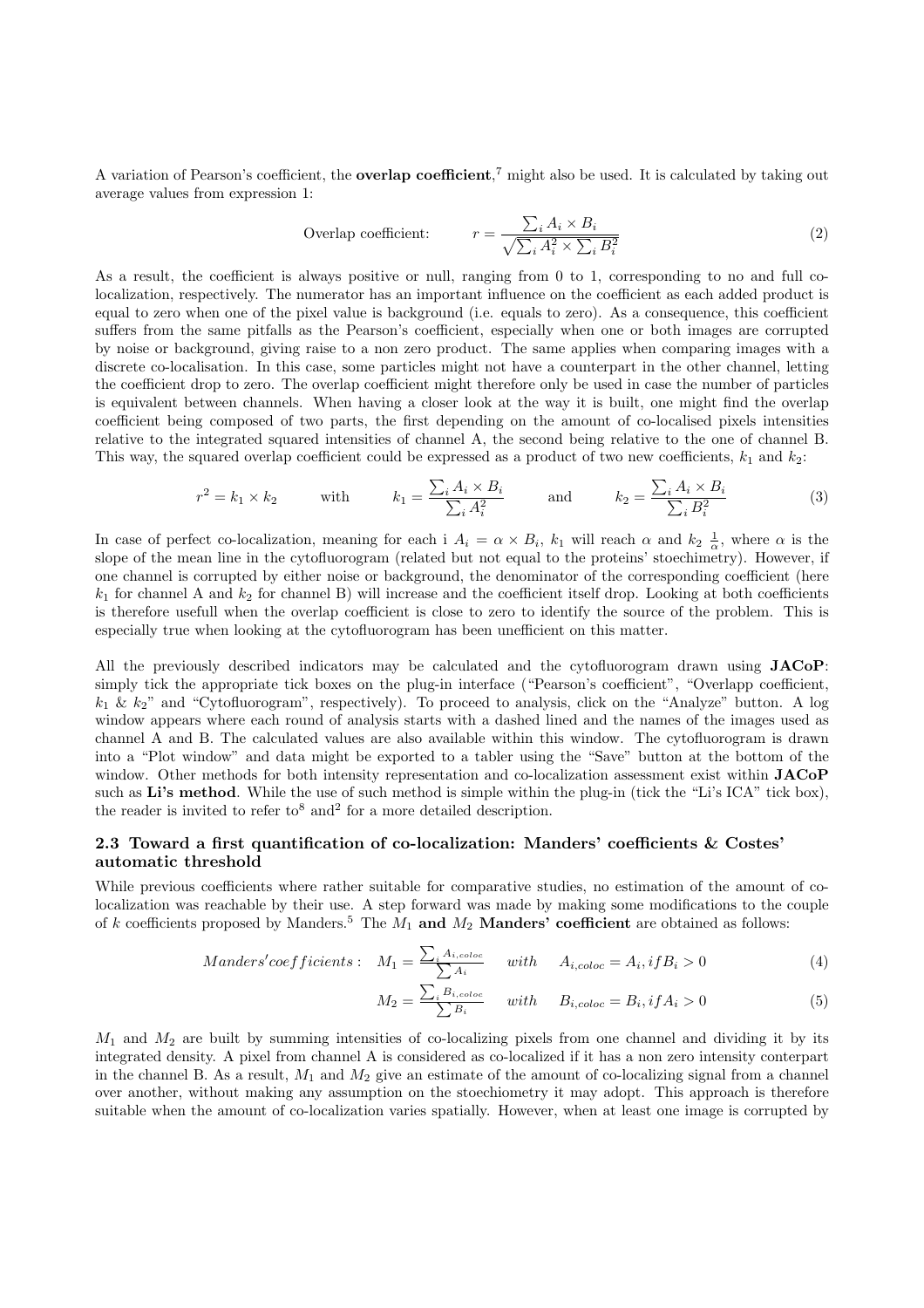noise, background or bleedthrough, the probability to find a non-null pixel in the second channel is increased: the coefficient is artificially reporting an increase of co-localization. Once more, appropriate sample preparation and acquisition is crucial. If the corruption source has an intensity signature well appart from the signal, one can try to use thresholding to calculate coefficients. This is achieved by working on the coefficients' definition: when calculating  $M_1$ , instead of considering  $A_{i,color} = A_i$ , if  $B_i > 0$ , we can transform the condition into  $B_i > thr_B$ . The same assumption might be done for  $M_2$ . The question now remains on how to set thr<sub>A</sub> and  $thr_B$ . The commonly used method consist of asking the user for a visually estimated value. This method is highly suggestive and should be kept only when a set of image couples are processed. In this situation, both values should be determined on the most corrupted experimental situation and kept for the rest of the analysis. An elegant way to determine thresholds has been proposed by Costes  $et al.^9$  On a cytofluorogram, the expected location of pixels representing noise is close to the origin, taking the shape of a formless cloud. When isolated, this population has a Pearson's coefficient of zero. The right couple of thresholds will therefore be reached when all pixels carrying intensities  $(A_i, B_i)$  such as  $A_i < thr_A$  and  $B_i < thr_B$  have a Pearsons's coefficient equal or below zero.  $thr_A$  is initially set to the maximum intensity of channel A,  $thr_B$  is calculated based on the linear regression operated on the cytofluorogram's data. Then the correlation coefficient  $r_p$  of pixels intensities below thresholds is estimated. While  $r_p > 0$  the previous process is applied,  $thr_A$  being decremented by 1 at each iteration. This is the exact way this method is implemented within **JACoP**.

Avoiding user input is apparently a good approach. However , it finds its limits with poor signal-to-noise ratio images. In such a situation, the noise pixel's cloud encompass part of the signal pixels' cloud on the cytofluorogram. As a consequence, automatic thresholding will result in underestimating co-localisation. Moreover, the question of selecting threshold is more complex when considering a full dataset: should the thresholds be set once for all ? Based on which couple of images ? Should they be set automatically for each couple of images ? Of course, the most appropriate answer would be to work on image acquisition to acquire all image couples in the same way.

To calculate Manders' coefficient with **JACoP**, first tick the "M<sup>1</sup> & M<sup>2</sup> coefficients" box: the "Threshold" tab turns to red. Two sliders allow setting both  $thr_A$  and  $thr_B$ , the third slider allowing to navigate simultaneously on slices of the stack when working with 3D images (see figure 1B). Click on "Analyze": the results are sent to the log window. The results takes form a two sets of information: coefficients calculated without and with thresholds  $(thr_A$  and  $thr_B$  are also logged). For Costes' automatic threshold retrieval, tick the appropriate box. No settings are required, so simply click "Analyze" to start. The  $thr_A$  and  $thr_B$  values are available as well as  $r_p$  values for pixels above and below thresholds and  $M_1 \& M_2$  calculated with the retrieved thresholds. A plot window opens, carrying a representation of  $r_p$  of pixels below thresholds as a function of  $thr_A$ . Finally, an image is created, presenting the co-localized pixels in white, other pixels appearing with their channel's LUT (green and red).

#### **2.4 Revisiting Pearson's coefficient use: Van Steensel's CCF & Costes' randomization**

Over the past ten years, major improvements have been made to overcome the limitations of the Pearson's coefficient. Two of those may help to use the coefficient in order to place a diagnostic on a couple of images or to provide a statistical degree of significance for the calculated value.

First, Van Steensel and colleagues<sup>10</sup> introduced the **cross-correlation coefficient (CCF)**. Basically, it consists of calculating the PC while operating a shift of one of the images relative to the other, then plotting the retrieved PC as a function of the displacement. In case of a true co-localization situation, the correlation will be lost while the displacement is done. As a consequence, the PC will decrease, reaching values close to zero when the structures from image A are outside the area/volume occupied by the ones from image B. On the graph, this situation is identified by a bell like shape. Its full width at half maximum (FWHM) depends on the relative sizes of structures. The difference between the maximum and the minimum height of the curve will obviously depend on the amount of co-localized signal, on the density of structures and the amount of noise corrupting both images. In the opposite situation, when signals are mutually exclusive, in the start situation (no shift) the PC is at its minimum. While shifting one image, the chance to get an overlap between structures from both channels increases, raising the PC value. The curve appears therefore as a hollow, with the same quantitative measurements as for the previous case being possible.

The CCF improves the co-localization diagnostic in two ways. First, it helps identifying two cases in quite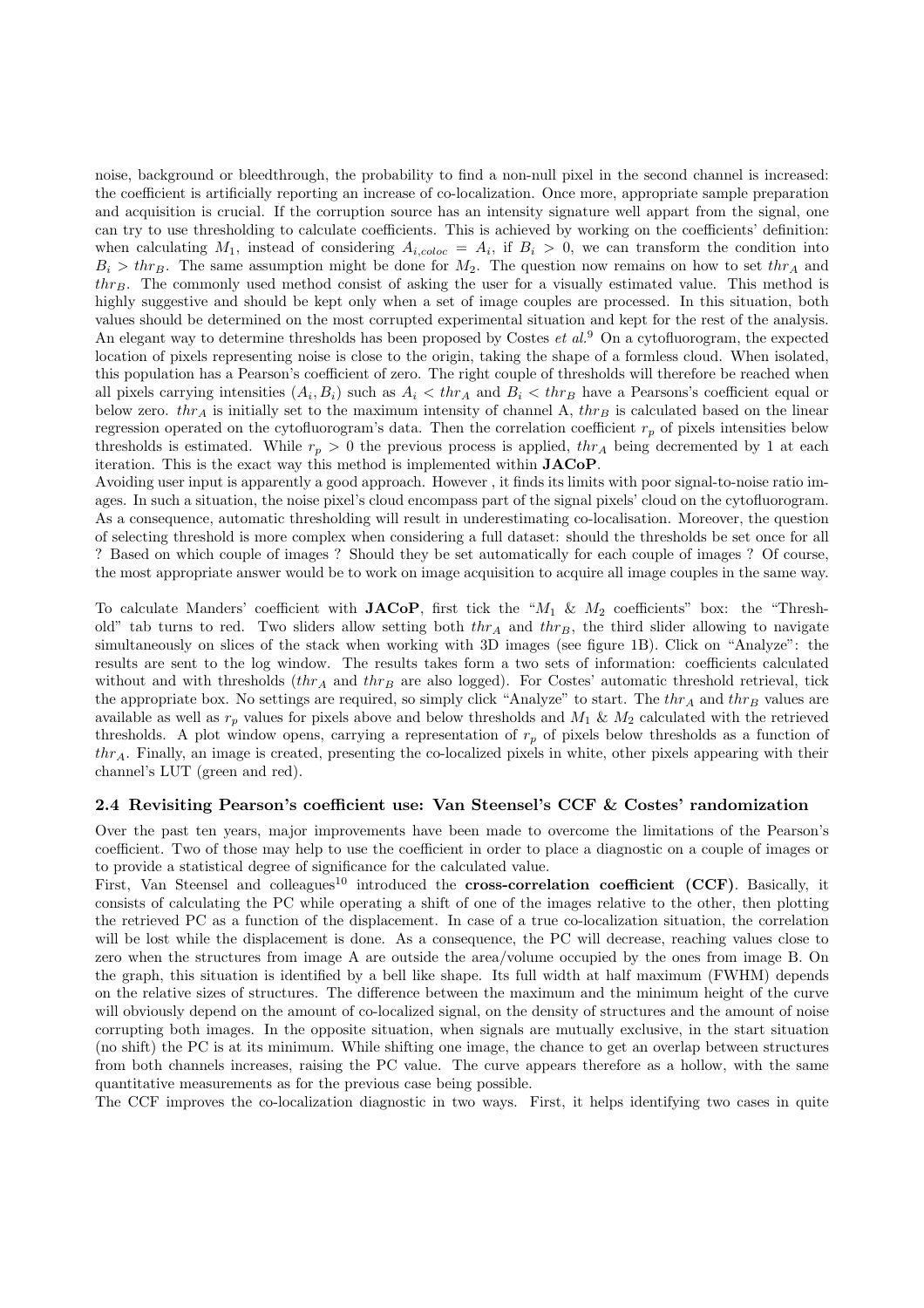a rapid fashion, by simply looking at the shape of the curve: true co-localization and exclusion. Second, by introducing several measures over a single couple of images, it helps overcoming the PC relative susceptibility to noise. In degraded signal-to-noise situations, the shape of the CCF will be unchanged, while the distance between its extrema will be reduced. This is mainly due to the co-occurence on the same location of noise from one channel and the signal from the other. CCF may therefore help assessing that the calculated PC actually reflects co-localization, even in cases where its value is away from its more easy to interpret boundaries.

To calculate the CCF using **JACoP**, first tick the "Van Steensel's CCF" box. Go to the "CCF" tab (see figure 1C): the " $x_{shift}$ " needs to be set, representing the maximum displacement, expressed in pixels, to be achieved in both directions. Click on "Analyze": the results are sent to the log window, consisting of the CCF extrema (minimum and maximum values of PC) and the respective shifts for which they are achieved. Ideally, in case of co-localization, the maximum value is reached in the absence of displacement. If not, in most of the cases this is likely due to chromatic aberration which should be evaluated and corrected prior to any measurement. A plot window opens, carrying a representation of PC as a function of the " $x_{shift}$ ".

Second, a step forward in the analysis based on PC might be reached by estimating the significance of the value by statistical means. The approach proposed by Costes  $et al.^9$  relies on relocating the signal of one of the images in a randomized fashion, breaking the spatial co-occurence of signals, if any. Each couple of images obtained this way is a representation of co-localization events occurring by chance. By repeating the operation, a density distribution of PC probability is built, which represents a sample of the PC values that might be obtained while the only co-localization events occurring are due to hazard. The original PC is compared to this distribution to extract the probability of obtaining co-localization simply by chance.

To achieve the Costes' randomization in **JACoP**, first tick the "Costes' randomization" box: the "Micro" and "Costes' rand<sup>°"</sup> tabs turn to red. Go to the "Micro" tab (see figure 1D): choose the appropriate microscope setup (confocal or wide-field), enter the xyz calibration values (i.e. pixels' size along each dimension) or retrieve from image A or B using the appropriate button and finally fill in information on the emission wavelengths, numerical aperture of the objective and refraction index of the immersion oil used. Go to the "Costes' rand◦" tab (see figure 1E): values for xy and z blocks sizes have been calculated from values entered on the "Micro" tab. To build the randomised images, pixel blocks are created which will be shuffled. In **JACoP**, randomization is achieved by first creating columns of pixels on the image which will be shifted either upward of downward by a number of rows which will be determined by drawing two random numbers (one for the direction, an other one for the displacement). This operation is repeated for each dimension of the image/stack to get the final randomised result. In case the Shannon/Nyquist sampling theorem has been followed during image acquisition, each resel (resolution element) will appear on at least 2 pixels, therefore creating a local intensity correlation on the image. To keep this correlation, pixels blocks of the corresponding size should be created. Number of rounds of randomization might then be set using the corresponding number field. The bin width is used to create the probability density histogram, the value stating for the width of each element on the representation. The pull-down menu "Image fitting to the block's size" is used to control the behaviour of the plug-in in case the image's size is not a multiple of the block's size. "Shrink to fit" is the more likely to be used, leaving aside the last few pixels in each dimension which would not fit entirely within a pixel block. The "Pad with black pixels" option will increase the image size to fill the partially empty last pixel block. When the "Slices to be considered as independent" option is ticked, different randomization in xy will be applied to each slice and z randomization will not be done (should be used only if the stack does not account for a 3D sample, but rather contains several independent fields of view). The two following tick boxes are used to randomize stacks ("z randomization as well" option) and "Show last randomised image". Click on "Analyze": the results are sent to the log window, consisting of the original PC, the range of the PCs retrieved after randomization, as well as the degree of significance of the original value (P-value). A plot window opens, carrying a representation of the probability to obtain each single PC range.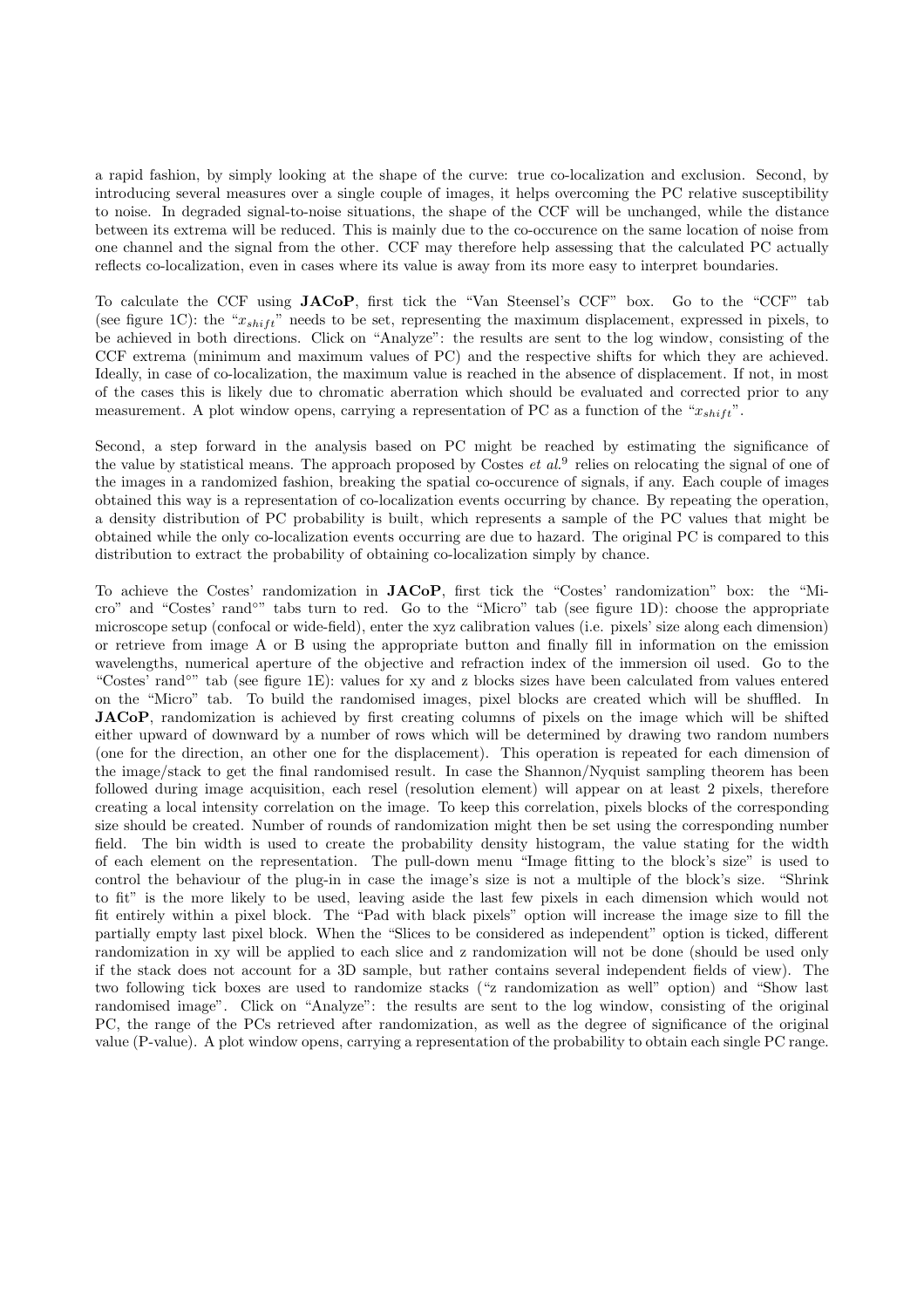#### **2.5 Objects based analysis**

There are two ways of taking into account the information carried by an image: it is both a collection of intensities that might be considered as independent, and a collection of objects. In the next part, we will see how **JACoP** might help co-localization evaluation, based on parameters retrieved from objects.

The first step will be to sort pixels into two categories, namely background and object, a step known as segmentation. Pixels constitutive of structures are then packed into objects based on their links with adjacent pixels (connexity analysis step). Once identified, descriptors might be calculated for each object, such as the coordinates of their centres (geometrical or of mass), their volume and surface etc... In the previous version of **JACoP**, this step was not implied directly and required an additional plug-in: 3D Object Counter. Now this has been improved and 3D Object Counter has been integrated within the second version of the plug-in.

Now that object analysis is possible, which ways do we have to measure co-localization ? In case of isotrope, rather uniformly labelled structures, Lachmanovich et  $al$ <sup>11</sup> have proposed to simplify the image by making measurements only on the objects' centres. Considering a same object doubly labelled, both retrieved objects being of same size, the distance between their respective centres should be below the optical resolution. In case of inhomogeneous distribution of the signal, the centroid position will be influenced and therefore should be left appart to the benefit of the geometrical centre. Co-localization measurement is then expressed as the percentage of positive couples divided by the overall number of structures for the current channel. Due to the sampling frequency used when acquiring the image, signals might be co-localised while not appearing strictly at the same location ! As a single resel appears on at least two pixels in ideal situation, the overlap might be displaced by up to 2 pixels while still having to be considered as a true co-localization event. Therefore, measuring the distance might lead to a decrease in the false negative co-localizing objects. In this matter, the reference distance is quite easy to determine in 2D as it corresponds to the xy resolution: while considering the centre of the structure on image A, a structure of image B will be co-localized if it is present within a circle traced around centre A of a radius equal to the xy resolution. Due to the disparate resolutions over the three dimensions, this distance is not so easy to calculate in 3D. However, the answer might come from the observation of the factor limiting the resolution: the PSF (Point Spread Function) and more precisely the first Airy disc which might be approximated in 3D as having an ovoid shape (see figure 2A). Therefore in 3D, the reference distance is calculated by considering a reference point and fitting a 3D ellipse around it for which the two characteristic radii correspond to  $x/y$ and z resolutions. In this matter changing from Cartesian coordinates to Polar coordinates make it more easy to calculate the reference distance. In **JACoP** the two characteristic angles, the **azimuth** Φ and the **zenith** Θ (see expression 6) are first calculated, based on the coordinates of the two centres to analyse. Knowing this orientation, as well as the x, y and z resolutions  $(resol_x^{\circ}, resol_y^{\circ}$  and  $resol_z^{\circ}$  respectively), the distance from the reference centre to the border of the ovoid shape  $r_{ref}$  is calculated (see expression 7). The inter-centre distance r is then compared to this reference distance to assess if co-localization occurs (see figure  $2C$ ) or not (see figure 2B).

$$
\Phi = \arccos \frac{x_B - x_A}{\sqrt{(x_B - x_A)^2 + (y_B - y_A)^2}} \quad \text{and} \quad \Theta = \arccos \frac{z_B - z_A}{\sqrt{(x_B - x_A)^2 + (y_B - y_A)^2 + (z_B - z_A)^2}} \tag{6}
$$

$$
r_{ref} = \sqrt{(resol_x^{\circ} \times \sin \Theta \times \cos \Phi)^2 + (resol_y^{\circ} \times \sin \Theta \times \sin \Phi)^2 + (resol_z^{\circ} \times \cos \Theta)^2}
$$
 (7)

For objects having dimensions close to the optical resolution, an alternative method exists, which does not require those measurements. As the vast majority of such structures is located precisely along this so called ovoid shape, the way to measure co-localization is even simplier to achieve: it consist in counting the number of centres from objects of image A falling inside segmented objects from image B. Both methods are implemented within **JACoP**. To use one of them, tick the "Objects based method" box. As a consequence, three tabs turn to red: "Threshold" (should be set to discriminate between background and object pixels), "Micro." (enter here the acquisition parameters which will be used to determine the resolutions) and "Obj.". Under this last tab (see figure 1F), a choice must me made on using either the "Centre of mass" or "Geometrical centres", depending on the spread of the signal, as previously pointed. Two reports might be obtained, taking form of a results table. The first, "Show full table" will result in logging all information about all possible couples of centres and/or couples of centres-particles. The second option, "Show coloc◦ only table" will only carry information on co-localizing couples, if any. A filter, based on particles sizes might be used, especially in case of images being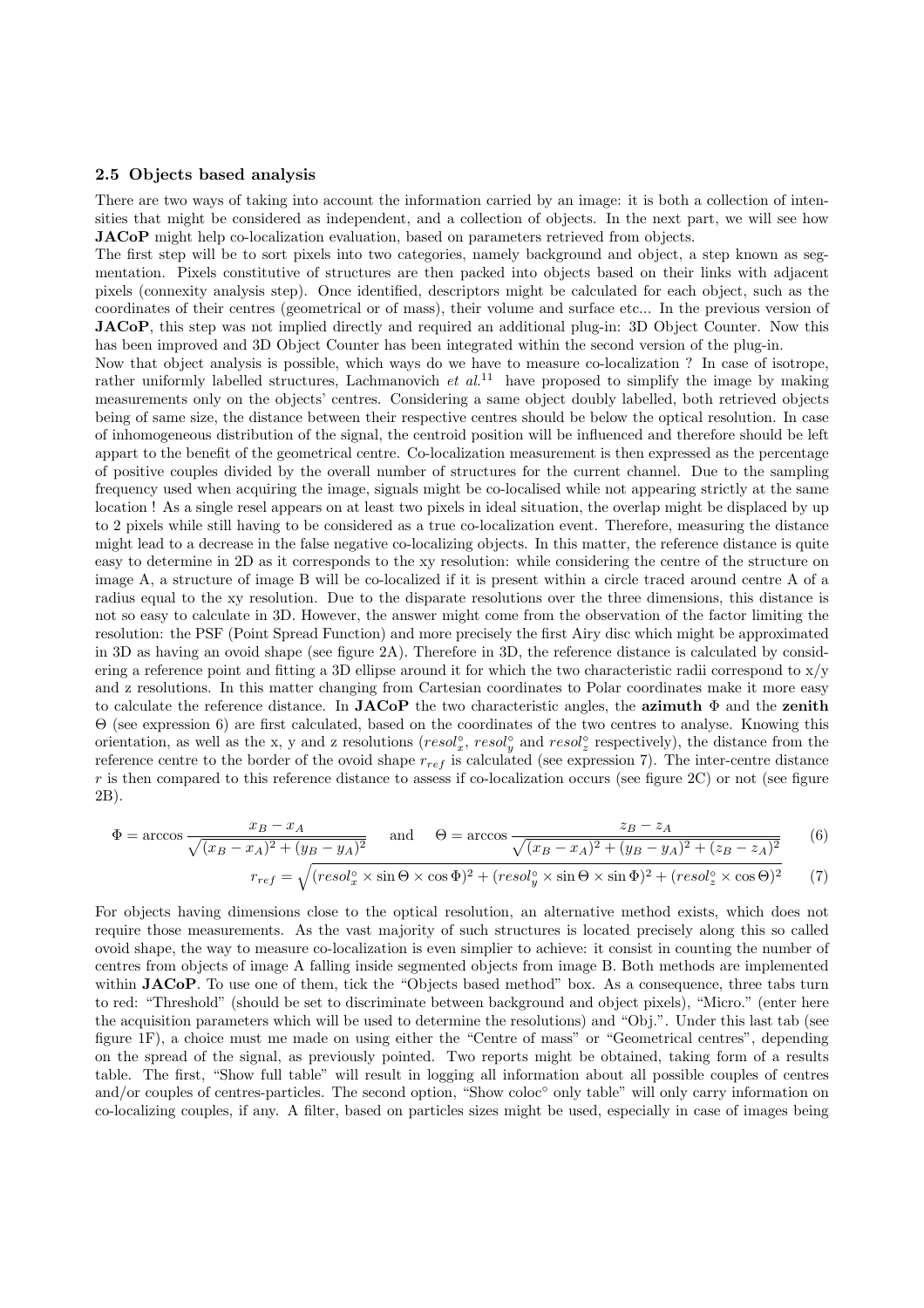

Figure 2. Object based co-localization principle. (A) Centres of objects A and B are draw a a red and green sphere, respectively. The PSF is schematised in yellow, while the first Airy volume appears in orange. The former width, height and depth define the resolution along the 3 axis; (B) A and B are not co-localized as  $r > r_{ref}$ ; (C) A and B are co-localized as  $r \leq r_{ref}$ .

corrupted by noise which might not have been excluded while thresholding the image (see parameters "Min. particle size (pix.)" and "Max. particle size (pix.)"). The choice of the type of analysis is made by ticking at least one of the two options "Work on distance between centres" and/or "Work on centres-particles coincidence". In the latter case, centres will be determined on centres from the image selected as "Image A", while particles will be considered from "Image B". In both methods, a recapitulative image might be built by ticking the appropriate box. "Show centres map" will show as green dots non co-localizing centres from "Image A", as red dots non co-localizing centres from "Image B", as cyan dots co-localizing centres from "Image A", as magenta dots co-localizing centres from "Image B" and as yellow dots co-localizing centres from "Image A" and "Image B" perfectly appearing at the same location. "Show centres-particles maps" will display centres from "Image A" in green if not co-localizing (yellow otherwise), overlapping particles retrieved from "Image B" (red). In case "Show coloc◦ only table" is ticked, only co-localizing centres and/or particles will be displayed.

#### **3. CONCLUSIONS**

**JACoP** has been improved to provide the user with a more ergonomic interface, in order to retrieve easily valuable co-localization information out of images. Now that a wide range of methods have been made available, which one should be used? We propose to first start by overlaying images, identify region of interest and restrict further analysis the most relevant locations (see figure 3). It is also a good starting point to decide if the analysis should be done based on objects (if structures are discrete and well identifiable) or on intensities (for rather diffuse labelling). In the former case, the size and distribution of the signal on particles should be considered to choose between the two proposed methods (work on centre to centre distance or on centre/particle coincidence). While working on intensities, two aims might be sought: either assess the occurrence of co-localization, or estimate the amount of co-localization. To achieve the first, a plethora of methods exits among which the choice should be done depending on the number of experimental conditions used. If comparisons are to be done between several experimental conditions, the usual toolbox can be used (PC, cytofluorogram, Li's method, overlap coefficient). Van Steensel's and Costes' randomization methods are rather to be used in situation where a statement is sought based on a single experimental condition. To achieve a quantification of the amount co-localization, the k coefficients (which could also be used to troubleshoot problems in the use of the overlap coefficient, see above) as well as Manders' coefficients can be calculated. For the latter, thresholds can be automatically calculated using Costes' method.

#### **ACKNOWLEDGMENTS**

The authors would like to thank Thomas Boudier and Jim Dompierre for helpfull discussions, and the meeting organisers for giving us the opportunity to present the news features of **JACoP**.